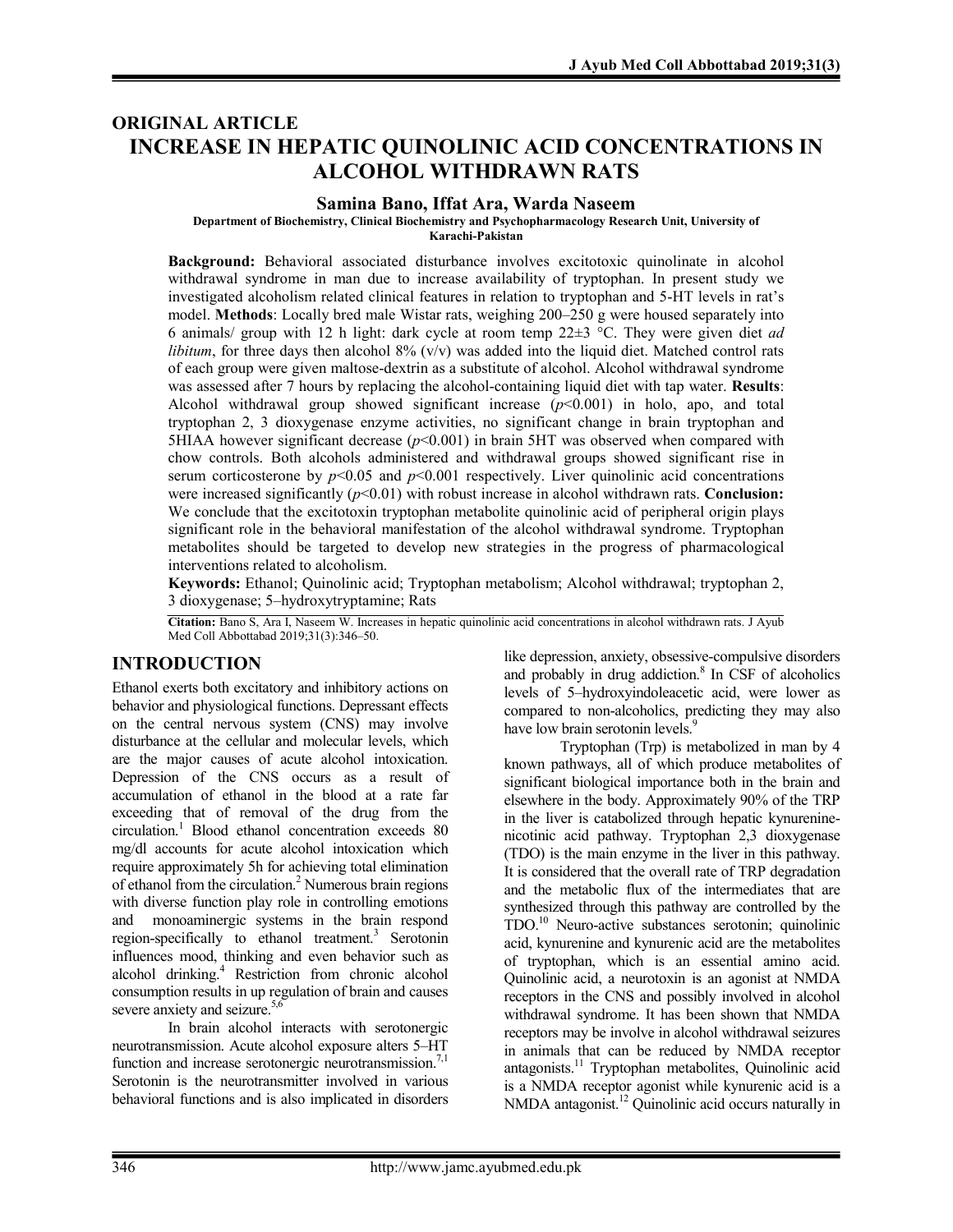the mammalian brain and has remarkable *in-vivo* properties of an excitotoxin. <sup>13</sup> Less is known about the potential effects alcohol on tryptophan metabolite in central nervous system and periphery. Present study aims to investigate tryptophan metabolism and in particular involvement of excitotoxin quinolinic acid on behavioral manifestation of alcohol withdrawal syndrome.

# **MATERIAL AND METHODS**

All animal treatments were carried out in agreement with the national research council for the care and use of laboratory animals (1996). Ethical approval was taken from research ethics committee, University of Karachi. Adult male Wistar rats, weighing 200–250 g were housed 6 per cage in a quiet and temperature controlled  $(22 \pm 3^{\circ}C)$  environment with 12 h dark: 12 h light cycle. Rats were given an alcohol–free liquid diet *ad libitum*, for three days. For three days rats were kept in liquid diet without alcohol freely. The ethanol concentration was increased to 8% for up to 21 days. Rats of matched control group were given maltose dextrin as a substitute of alcohol in liquid diet. As well as, all rats of control group were fed with solid lab chow *ad- libitum.*<sup>14</sup>

Assessment of alcohol withdrawal was done as described in detail earlier.<sup>15</sup> Separate group of rats were used for biochemical determination and for the evaluation of seizures due to ethanol withdrawal. Rats were killed by decapitation and perfused livers were rapidly removed and frozen in liquid nitrogen until analysis. Blood alcohol concentration was carried out by an enzyme-based method of Badawy & Aliyu<sup>16</sup> The blood ethanol concentration was determined in rats (non -withdrawn, 0 h) in mg /dl 138±35,233±40 and 306±43, was calculated as means ± SEM of six rats.

Tryptophan 2,3 dioxygenase was determined by method as described earlier.<sup>17</sup> Serum corticosterone levels were quantified by the method of Glick *et al*. 18 using spectrofluorimetry.

Brain indoles (tryptophan, 5-HT, 5HIAA were analyzed by Anderson *et al*. <sup>19</sup> Whole brains were removed and washed with ice cold normal saline and kept at -70 °C until analysis. Homogenization of rat brains (1–2 g) was carried in 4.0 ml of 0.1 M HClO<sub>4</sub> (400  $\mu$ l of 1 M NaHSO<sub>4</sub>/L). The brain homogenate was sonicated at  $0-4$  °C for 15 sec. After adding 0.5 ml of  $4.0$  M HClO<sub>4</sub> and vortex, the samples were centrifuged at 10,000g for 10 minutes and the clear supernatant stored in polyethylene tubes for HPLC analysis. Stock solutions (10 mg/100 ml) were made in distilled water with  $0.1\%$  ascorbate added. Serotonin (100 ng/ml), 5HIAA (100ng/ml) and tryptophan (1000 ng/ml) diluted standards were injected to assess the retention time of the metabolites. Quinolinic acid was analyzed in liver and brain by rapid isocratic HPLC procedure. <sup>20</sup> Briefly, the mobile phase was a methanol: sodium dihydrogen

phosphate mixture (27:73, v/v) at pH of 2.0 with flow rate of 1.2 ml/min. The system was run isocratically using 4  $\mu$  reverse-phases C<sub>18</sub> column (250×4.6 mm). A standard quinolinic acid (1 μg/ml) was used to calibrate at the start of each run. The HPLC system consisted of a UV detector (SPD-20A, Shimadzu), pump (LC 20 AT) and an injector (20 µl loop) connected to the LC computerized program.

# **RESULTS**

Table-1 shows effects of alcohol withdrawal on TDO enzyme activity. Significant increase  $(p<0.001)$  in holoenzyme, apoenzyme and total enzyme activity was observed when chow control was compared with alcohol withdrawal group of rats. However, 8% ethanol administration/matched controls showed decreased total  $(p<0.05)$  and apo- enzyme activity  $(p<0.001)$ , though holo-enzyme showed significant rise (*p*<0.01) in activity. Effect of liquid diet showed significant rise (*p*< 0.001) in holoenzyme and total enzyme, however apoenzyme activity showed insignificant change. Ethanol administration showed remarkable increase (*p*<0.001) in holoenzyme activity, while great reduction  $(p<0.05)$  in total and  $(p<0.001)$  apoenzyme activity.

Table-2 shows the effects of brain tryptophan, 5HT and 5HIAA levels on alcohol consumption and withdrawal in rats. When alcohol withdrawal group of rats was compared with chow control, no significant change in brain tryptophan and 5HIAA was observed, however significant decrease (*p*<0.001) in brain 5HT was observed. Liquid diet (containing milk only) group when compared with chow control group, insignificant change in brain 5HT and 5HIAA was observed however remarkable rise  $(p<0.001)$  in brain tryptophan was observed. 8% ethanol administration showed great reduction  $(p<0.05)$  in brain tryptophan levels, however great rise  $(p<0.001)$  in brain 5HT was observed when compared with matched controls (Maltose dextran). Maltose dextran 8% ethanol showed remarkable decrease (*p*<0.001) in brain 5HIAA levels. Alcohol withdrawal group of rats showed remarkable increase (*p*<0.001) in corticosterone concentration when compared with chow control (Table-1). 8% ethanol administration showed significant rise (*p*<0.05) in corticosterone concentration when compared with matched controls. Also, liquid diet (containing milk) consumption increased (*p*<0.01) corticosterone levels.

Table-3 shows the effect of alcohol administration and subsequent withdrawal on cytotoxic tryptophan metabolite brain quinolinic acid. Data analyzed by students *t*-test shows that 8% alcohol administration and its subsequent withdrawal had no effect on brain quinolinic acid however liver quinolinic acid concentrations were increased significantly (*p*<0.01) in alcohol administered and withdrawal group with robust increase in the latter group.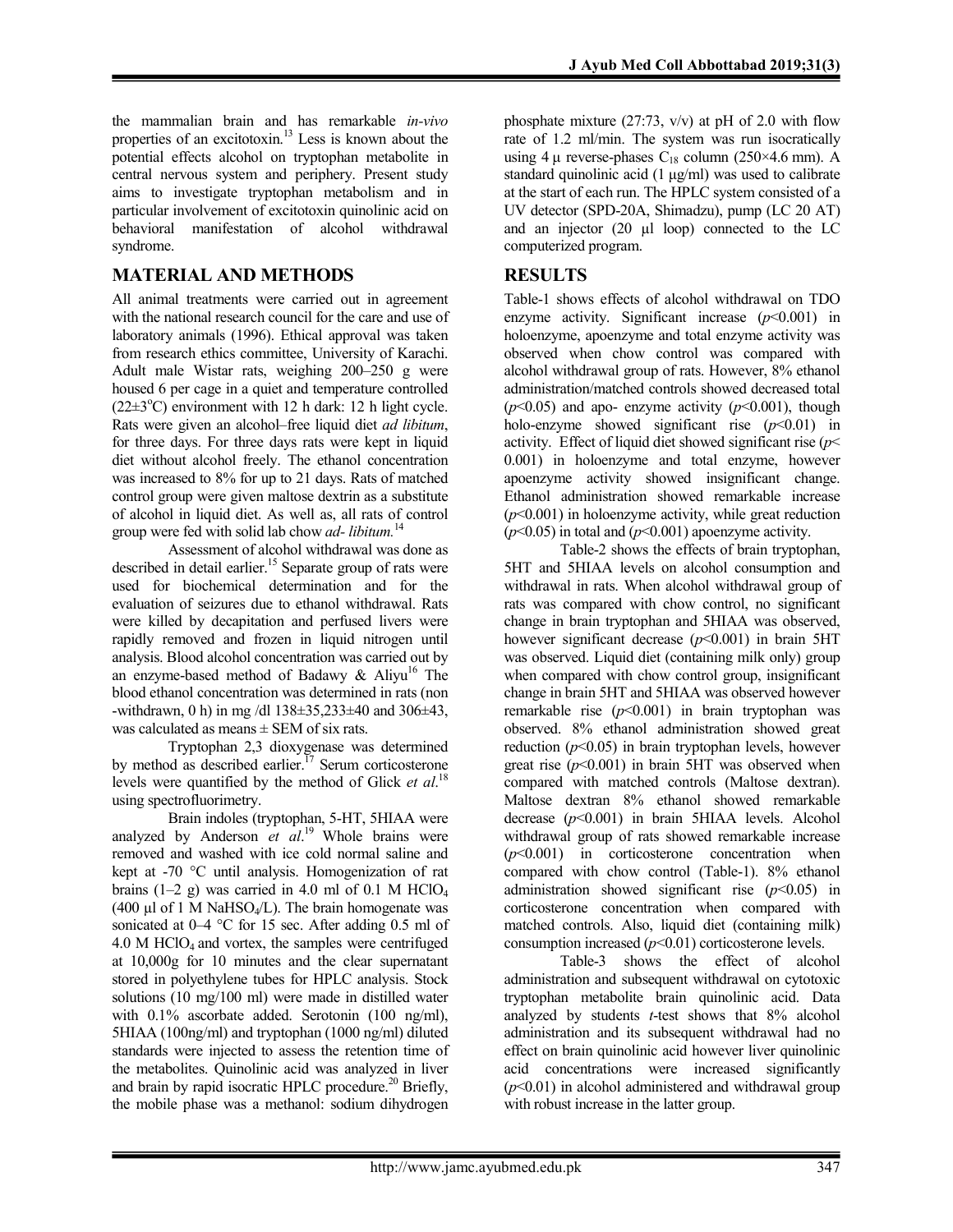|                        | TDO enzyme activities (µ moles of Kynurenine formed /hr/gm wet wt. of liver) |                    |                    |
|------------------------|------------------------------------------------------------------------------|--------------------|--------------------|
| <b>Groups</b>          | Holoenzyme                                                                   | Total enzyme       | Apo enzyme         |
| Chow control           | $1.7 \pm 0.11$                                                               | $4.5 \pm 0.33$     | $2.8 \pm 0.25$     |
| <b>Liquid diet</b>     | $4.0 \pm 0.08$ ***                                                           | $7.0 \pm 0.19***$  | $3.0\pm0.19$       |
| <b>Maltose dextrin</b> | $1.58 \pm 0.05$                                                              | $3.67 \pm 0.08$    | $2.09\pm0.11$      |
| 8%Ethanol diet         | $2.8 \pm 0.31**$                                                             | $3.3 \pm 0.38*$    | $0.5 \pm 0.14***$  |
| Alcohol withdrawal     | $4.26 \pm 0.19***$                                                           | $9.86 \pm 0.29***$ | $5.59 \pm 0.30***$ |

|  | Table-1: Effects of alcohol consumption and withdrawal on TDO Activity |
|--|------------------------------------------------------------------------|
|--|------------------------------------------------------------------------|

All values are mean  $\pm$  SEM for each group (n=6) animals. Statistical analysis was performed using student's t test. The significance of the difference is indicated by  $\frac{*p}{0.05}$ ,  $\frac{*p}{0.01}$ ,  $\frac{**p}{0.01}$ 

|  | Table-2: Effects of alcohol consumption and withdrawal on brain indoleamines |
|--|------------------------------------------------------------------------------|
|--|------------------------------------------------------------------------------|

| Groups                 | Brain tryptophan<br>(ug/g) | <b>Brain 5HT</b><br>(ug/g) | <b>Brain 5HIAA</b><br>(ug/g) | Corticosterone<br>(ug/g) |
|------------------------|----------------------------|----------------------------|------------------------------|--------------------------|
| Chow control           | $2.5 \pm 0.08$             | $0.72 \pm 0.01$            | $0.40 \pm 0.008$             | $41.2 \pm 1.0$           |
| <b>Liquid diet</b>     | $3.30\pm0.07***$           | $0.72 \pm 0.02$            | $0.41 \pm 0.01$              | $49.0 \pm 2.1$ **        |
| <b>Maltose dextrin</b> | $3.5\pm0.14$               | $0.71 \pm 0.02$            | $0.50 \pm 0.01$              | $41.9 \pm 1.22$          |
| 8% Ethanol diet        | $3.05 \pm 0.09*$           | $0.80 \pm 0.01$ ***        | $0.37 \pm 0.01$ ***          | $50.0 \pm 3.0*$          |
| Alcohol withdrawal     | $2.3 \pm 0.06$             | $0.60 \pm 0.02$ ***        | $0.30 \pm 0.007$             | $72.09 \pm 1.2$ ***      |

All values are mean± SEM for each group (n=6) animals. Statistical analysis was performed using student's t test. The results obtained in liquid diet controls were compared with those in solid diet controls (chow control), whereas those obtained with 8% ethanol or at 7 h after its withdrawal were compared with the corresponding matched liquid diet (The significance of the difference is indicated by \**p*<0.05, \*\**p*<0.001 \*\*\**p*<0.01

**Table-3: Effects alcohol withdrawal on brain and liver quinolinic acid**

| Table-9. Effects alcohol withut awal on brain and hyer quinomile acid |                                        |               |                    |
|-----------------------------------------------------------------------|----------------------------------------|---------------|--------------------|
| Quinolinic Acid (pmoles/gwet wt.)                                     | Matched<br>$\mathop{\mathsf{Control}}$ | 8% Alcohol    | Alcohol Withdrawal |
| <b>Brain</b>                                                          | 86±4                                   | 90±3          | $82\pm$            |
| Liver                                                                 | $220 \pm 23$                           | $345 \pm 31*$ | 537±43**           |

Experimental details are as described in Materials and Method section. Values are means±SEM of 6 rats per group. 8%Alcohol administered and alcohol withdrawal groups were compared with matched controls. The significance of the differences is indicated by \**p*<0.01; \*\**p*<0.001.

### **DISCUSSION**

Ethanol withdrawal group of rats showed dramatic increase in hepatic tryptophan 2,3 dioxygenase activity. This induction is hormonal type-activation mechanism, which is specifically related to increased corticosterone levels by ethanol withdrawal. Earlier, investigating the mechanism of substrate or hormonal type induction phenomenon of TDO enzyme, it was suggested that circulating corticosterone increases apo-TDO enzyme activity at m RNA expression level while increase in holo–TDO enzyme activity is specifically related to substrate (tryptophan) or cofactor (heme) type mechanism of induction.<sup>21,22</sup> Therefore it appears that consistent rise in holoenzyme in the present findings may determine TDO induction by substrate or co-factor. Tryptophan 2,3 dioxygenase is a main determinant of peripheral tryptophan metabolism. In the brain tryptophan metabolism is controlled by tryptophan hydroxylase enzyme, which is a rate-limiting enzyme in 5HT biosynthesis pathway. The enzyme tryptophan hydroxylase remains unsaturated with its substrate tryptophan. It is suggested that tryptophan uptake to

the brain largely depends on its binding with albumin and as well as its competition with five large neutral amino acids. Degradation of tryptophan through kynurenine nicotinic acid pathway following TDO induction also determines cerebral uptake of the amino acid as reported previously.<sup>23,24</sup> Therefore the present results clearly represent the induction of TDO in withdrawal caused no change in brain tryptophan levels that is linked with the decreased 5HT and 5HIAA levels when compared with chow control suggesting increased neuronal firing activity due to anxiety during withdrawal.

Ethanol diet consumption decreased TDO total and apo-enzyme activity. This decrease is specific to apo-enzyme activity but not to holoenzyme activity. An earlier investigation on chronic ethanol administration in drinking water is in accordance with our present results. These authors reported that this decrease in total enzyme activity is associated with consequent enhancement of brain serotonin synthesis, whereas subsequent withdrawal may induce the opposite effects.<sup>25</sup> It is possible that hepatic tryptophan increases saturation of apo tryptophan 2,3 dioxygenase by tryptophan (substrate) that results into increased holoenzyme activity and decreased apo and total enzyme activity. As indicated in the results increased corticosterone by ethanol administration did not induce enzyme activity, though induction of TDO by corticosterone has been suggested to synthesize apo-enzyme at its mRNA expression level.<sup>14</sup> Therefore it can be concluded that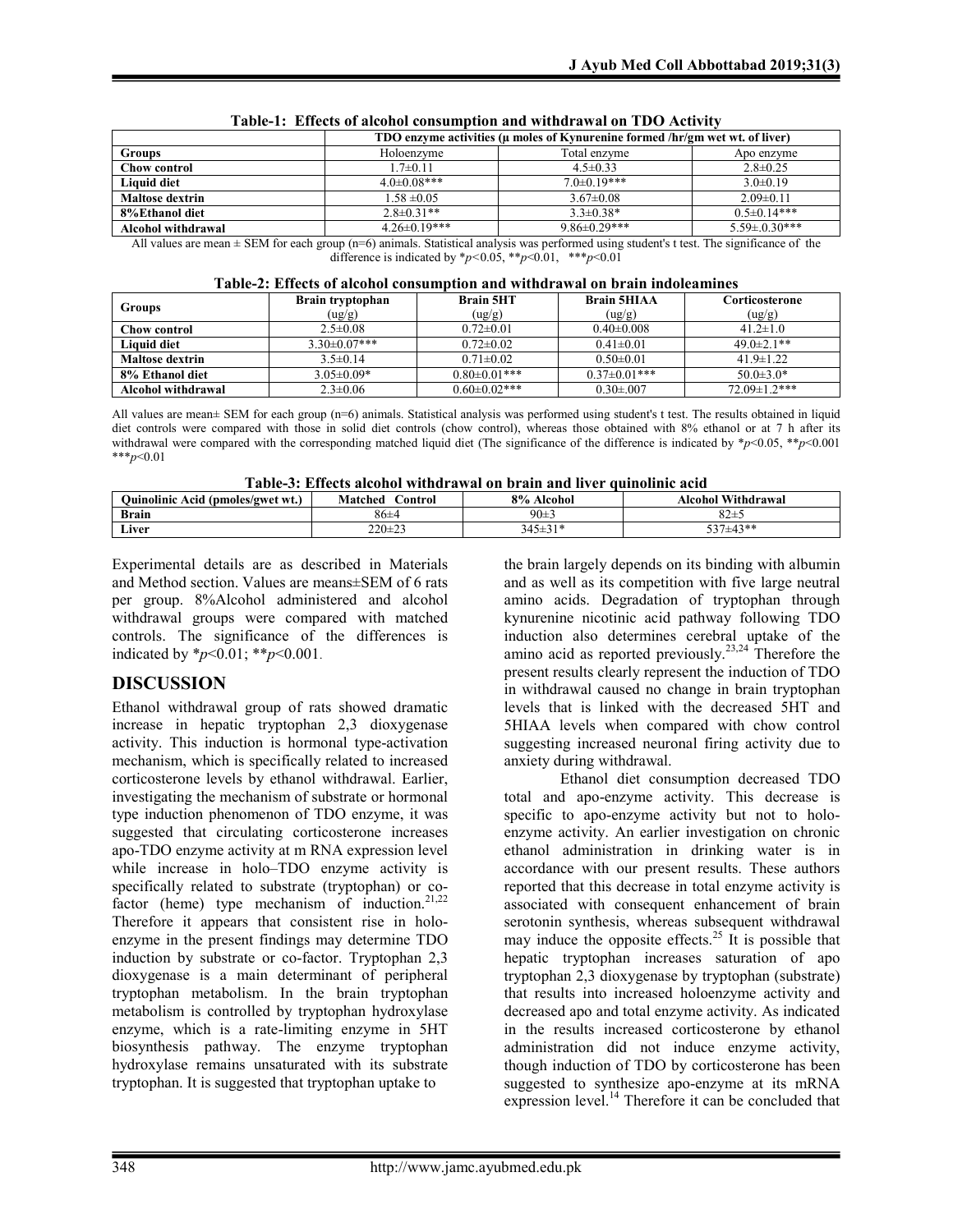chronic ethanol administration failed to induce TDO enzyme at mRNA expression level that is indicated by decreased total enzyme. Similarly, a decreased brain tryptophan level with lower 5HT turnover by ethanol administration was observed when compared with matched controls (Table-2). It can be suggested that alcohol administration by liquid diet procedure altered TDO enzyme activity that could result in decreased tryptophan levels and as well as 5HT turnover.

As far as the effects of liquid diet itself are concerned, our results showed increased TDO enzyme activity which could be the result of increased corticosterone levels or liquid diet itself. The present results clearly indicate that liquid diet also caused remarkable changes on tryptophan metabolism as enhancement of hepatic TDO activity and other aspects of tryptophan disposition and administration of ethanol into liquid diet were shown to overcome these effects.

Stimulation of liver TDO activity during withdrawal may be a significant factor of the AWS. Oretti and its coworker<sup>26</sup> found that the time course of induction of TDO activity and gene expression reflected very closely to the severity of AWS. Cessation of alcohol consumption after prolonged period may cause activation of excitatory NMDA glutamate receptor which manifest symptoms of alcohol withdrawal for example hyper excitability and other behavioral changes<sup>27</sup> and apart from glutamate itself tryptophan metabolite quinolinic acid may be the strong indirect acting endogenous activator of NMDA receptors $12$ . The possible involvement of quinolinic acid in the AWS has already been hypothesized<sup>28</sup> and induction of TDO activity during AW may provide the link as stated earlier at least 50% of brain quinolinic acid is of peripheral origin<sup>29</sup> and elevation of brain levels of this excitotoxin could therefore occur following TDO activity. The robust increases in liver quinolinic acid in the present study are in agreement with those reported above.

### **CONCLUSION**

Prolong alcohol consumption in rats may cause inhibition of liver TDO resulting in increased synthesis of brain 5-HT whereas withdrawal may cause the opposite effects. The excitotoxin tryptophan metabolite quinolinic acid may play a role in the behavioral manifestation of the alcohol withdrawal syndrome. Alteration in tryptophan metabolism alters the ratio of tryptophan metabolites, i.e., neuroprotective (kynurenic acid) and neurotoxic metabolites (quinolinic acid) that have clinical significance. Most importantly, the increase in quinolinic acid has major role in inducing alcohol

withdrawal seizures. The TDO activity should be directly targeted to develop new strategies in the development of pharmacological interventions for alcohol dependence.

A**cknowledgement:** We thank Higher Education Commission for the financial support.

### **AUTHORS' CONTRIBUTION**

SB: Study design, write-up, and proof reading. IA: Data collection, data analysis. WN: Data interpretation, literature search.

### **REFERENCES**

- 1. Gilpin NW, Smith AD, Cole M, Weiss F, Koob GF, Richardson HN. Operant behavior and alcohol levels in blood and brain of alcohol-dependent rats. Alcohol Clin Exp Res 2009;33(12):2113–23.
- 2. Donovan JE. Estimated blood alcohol concentrations for child and adolescent drinking and their implications for screening instruments. Pediatrics 2009;123(6):e975–81.
- 3. Vasconcelos SM, Cavalcante RA, Aguiar LM, Sousa FC, Fonteles MM, Viana GS. Effects of chronic ethanol treatment on monoamine levels in rat hippocampus and striatum. Braz J Med Biol Res 2004;37(12):1839–46.
- 4. Heinz A, Mann K, Weinberger DR, Goldman D. Serotonergic dysfunction, negative mood states, and response to alcohol. Alcohol Clin Exp Res 2001;25(4):487–95.
- 5. Krystal JH, Staley J, Mason G, Petrakis IL, Kaufman J, Harris RA, *et al*. Gamma-aminobutyric acid types A receptors and alcoholism: Intoxication, dependence, vulnerability, and treatment. Arch Gen Psychiatry 2006;63(9):957–68.
- 6. Kumar S, Fleming RL, Morrow AL. Ethanol regulation of gamma-aminobutyric acid receptors: Genomic and nongenomic mechanisms. Pharmacol Ther 2004;101(3):211–26.
- 7. Chastain G. Alcohol, neurotransmitter systems, and behavior. J Gen Psychol 2006;133(4):329–35.
- 8. Patkar AA, Gopalakrishnan R, Naik PC, Murray HW, Vergare MJ, Marsden CA. Changes in plasma noradrenaline and serotonin levels and craving during alcohol withdrawal. Alcohol Alcohol 2003;38(3):224–31.
- 9. Virkkunen M, Goldman D, Nielsen DA, Linnoila M. Low brain serotonin turnover rate (low CSF 5-HIAA) and impulsive violence. J Psychiatry Neurosci 1995;20(4):271–5.
- 10. Ruddick JP, Evans AK, Nutt DJ, Lightman SL, Rook GA, Lowry CA. Tryptophan metabolism in the central nervous system: medical implications. Expert Rev Mol Med  $2006;8(20):1-27.$
- 11. Bisaga A, Popik P, Bespalov AY, Danysz W. Therapeutic potential of NMDA receptor antagonists in the treatment of alcohol and substance use disorders. Expert Opin Investig Drugs 2000;9(10):2233–48.
- 12. Stone TW. Neuropharmacology of quinolinic and kynurenic acids. Pharmacol Rev 1993;45(3):309–79.
- 13. Schwarcz R, Pellicciari R. Manipulation of brain kynurenines: glial targets, neuronal effects, and clinical opportunities. J Pharmacol Exp Ther 2002;303(1):1–10.
- 14. Bano S, Oretti RG, Morgan CJ, Badawy AA, Buckland PR, McGuffin P. Effects of chronic administration and subsequent withdrawal of ethanol-containing liquid diet on rat liver tryptophan pyrrolase and tryptophan metabolism. Alcohol Alcohol 1996;31(2):205–15.
- 15. Oretti R, Bano S, Morgan CJ, Badawy AA, Bonner A, Buckland P, *et al*. Prevention by cycloheximide of the audiogenic seizures and tryptophan metabolic disturbances of ethanol withdrawal in rats. Alcohol Alcohol 1996;31(3):243–7.